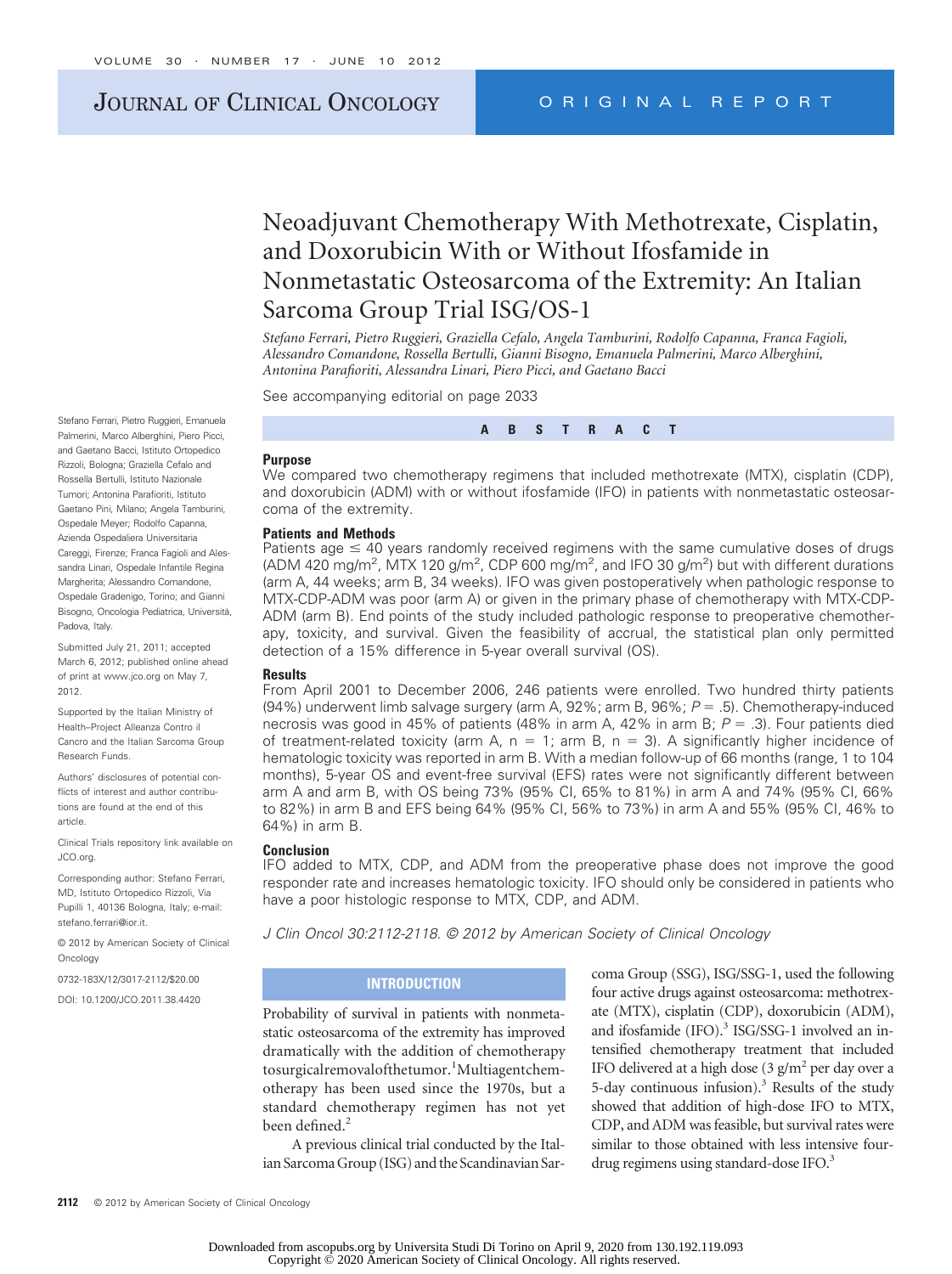A new study (ISG/OS-1) was subsequently designed by the ISG with the aim of optimizing the drug administration schedule. Two different chemotherapy regimens were compared, both based on the four active drugs given according to different schemes, but with the same cumulative doses. Protocols differed in terms of dose-intensity and modality of use of IFO. Final results of the ISG/OS-1 study are reported here.

# **PATIENTS AND METHODS**

### *Study Design*

ISG/OS-1 was a multicenter randomized trial comparing efficacy and toxicity of two chemotherapy regimens, both based on MTX, CDP, ADM, and IFO and with the same cumulative doses but administered according to different schemes. The protocols had a different dose-intensity and different modality of use of IFO. In arm A, IFO was given only postoperatively and in patients with poor histologic response to primary chemotherapy with MTX, CDP, and ADM. In arm B, IFO was delivered in all patients and in the primary phase of chemotherapy.

#### *Random Assignment*

The Istituto Ortopedico Rizzoli Ethic Committee secretariat was responsible for the random assignment procedures. For allocation of the participant patients, a computer-generated list of random numbers was used. Eligible patients were randomly assigned by fax to arm A or B.

#### *Patient Selection*

Eligibility criteria for entry onto the study were diagnosis of primary, central, high-grade osteosarcoma of the extremity; age  $\leq$  40 years; and normal hepatic, renal, bone marrow, and cardiac function. The local ethics committees approved the protocol. After explanation of the research study and of the related procedures, a written informed consent was obtained from the adult patients or from legally authorized representatives if the patients were minors.

Representative histologic slides and radiographic images were centrally reviewed. Exclusion criteria were as follows: evidence of overt metastatic disease at diagnosis, previous treatment for osteosarcoma, medical contraindications to the drugs included in the protocol, and lack of availability for follow-up.

The primary tumor was evaluated on plain radiographs, computed tomography (CT) scans, and/or magnetic resonance imaging scans. Screening for metastases was by bone scintigraphy and CT scanning of the chest. Baseline studies included CBC, serum electrolytes, and glomerular filtration rate estimation; serum alkaline phosphatase and lactate dehydrogenase levels; bilirubin and aminotransferase levels; and echocardiography.

### *Treatment Plan and Follow-Up*

Eligible patients underwent primary chemotherapy. Before surgery, CT and/or magnetic resonance imaging of the tumor and CT of the chest were repeated. After surgery, surgical margins were assessed according to Enneking et al,<sup>4</sup> and histologic analysis of the tumor map was performed in accordance with a method reported previously.<sup>5</sup> When the percentage of tumor necrosis  $was \ge 90\%$ , patients were classified as good responders (GRs); when the percentage of tumor necrosis was lower, patients were defined poor responders (PRs).Diagnosis, histologic subtype, and histologic responsewere reviewed by an expert panel of pathologists. After completion of chemotherapy, patients were observed by x-ray of the operated limb and CT scan of the chest every 3 months for 2 years, at 4-month intervals during the third and fourth years, and subsequently every 6 months.

### *Chemotherapy*

The CONSORT diagram is in Figure 1, and the chemotherapy protocol is outlined in Figure 2. Cumulative doses (MTX 120 g/m<sup>2</sup>, CDP 600 mg/m<sup>2</sup>, ADM 420 mg/m<sup>2</sup>, and IFO 30  $g/m^2$ ) were the same in the two arms. The planned overall duration of treatment was 43 weeks for arm A (34 weeks in case of good histologic response) and 34 weeksfor arm B. Details on chemotherapy administration are listed in Appendix Table A1 (online only).

#### *Statistics*

A total of 246 patients was required to detect a survival difference of 15% or higher at 5 years between the two groups (study power of 80%, type I error of 5%). With an expected enrollment rate of 45 to 50 patients per year, the recruitment period was set at 5 years.

The two arms were compared in terms of protocol compliance, toxicity, and survival. Compliance with the protocol was evaluated for each patient and was expressed in terms of relative received dose of each drug (cumulative received dose to cumulative protocol-planned dose [in milligrams per square meter] ratio). Furthermore, for each patient, the received dose-intensity (RD/I) was calculated by dividing the average of relative received cumulative doses by the relative chemotherapy duration (ratio between actual duration of chemotherapy treatment and protocol-planned duration). The *t* test was used for comparing protocol compliance between the two regimens.

Toxicity was graded according to the National Cancer Institute Common Toxicity Criteria (version 2.0). Toxicity was assessed by comparing grade 4WBC and platelet toxicity, febrile neutropenia and hospitalization rate, RBC and PLT transfusions, and granulocyte colony-stimulating factors (G-CSF) requirement using Fisher's exact test.

Event-free survival (EFS) was calculated from the first day of chemotherapy to recurrence (local or distant), death from all causes, the appearance of secondary tumors, or the last follow-up examination. Overall survival (OS) was calculated from the first day of chemotherapy to death or the last follow-up examination. Survival curves in the two arms and according to the clinical characteristics and chemotherapy-related variables were calculated using the Kaplan-Meier method and compared using the log-rank test.

### **RESULTS**

The ISG/OS-1 protocol was activated in April 2001 and closed in December 2006. Two hundred forty-six patients who met the eligibility criteria were randomly assigned (Fig 1). Clinical characteristics were well balanced between the two arms (Table 1).

#### *Treatment Compliance*

Case report forms were incomplete for 15 patients (6%). An early progression was documented in eight patients during the primary phase. For the remaining 223 patients, the ratio between real and planned duration of the chemotherapy treatment was  $1.1 \pm 0.3$  for patients in arm A and  $1.24 \pm 0.3$  for patients in arm B ( $P = .005$ ). The median RD/I of the protocol was 0.82. The RD/I was 0.92  $\pm$  0.03 for patients in arm A and  $0.74 \pm 0.05$  for patients in arm B ( $P = .02$ ).

### *Toxicity*

Four patients died of causes unrelated to the disease. Two boys, age 11 (arm A) and 14 (arm B) years old, developed an acute, fatal cardiomyopathy. The first patient developed acute cardiomyopathy during an episode of febrile neutropenia after the last CDP cycle. The second patient developed acute cardiomyopathy during the last administration of MTX. Both patients received the cumulative dose of ADM of 420 mg/m<sup>2</sup>. The echocardiograms performed before ADM administration were in a normal range.

One patient (arm B) died of a disseminated intravascular coagulation that complicated a sepsis possibly related to a surgical infection. One patient (arm B) died of Stevens-Johnson syndrome that arose during an episode of febrile neutropenia.

After high-dose MTX, one patient (arm B) experienced acute renal failure that required a transient dialysis treatment. He is presently alive with mild renal impairment. In seven patients (arm  $A$ ,  $n =$ 3; arm B,  $n = 4$ ), mild to moderate renal toxicity was reported that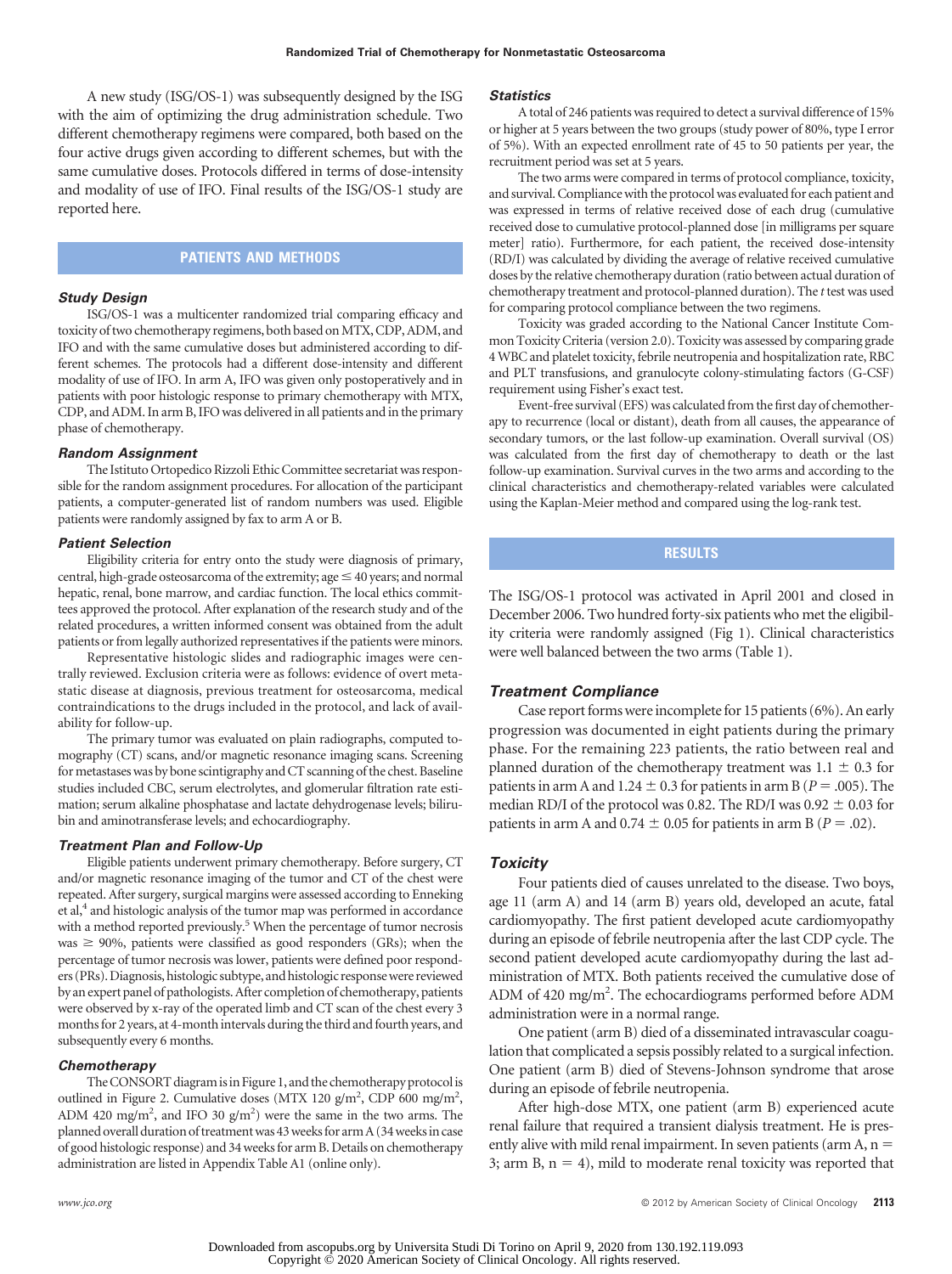### **Ferrari et al**





caused changes in the planned treatment schedule and no additional administration of nephrotoxic drugs. Four patients are presently alive with renal function in a normal range.

Besides the two deaths already reported, in 11 patients (arm A,  $n=7;$  arm B,  $n=4$ ), a reduction of ejection fraction of more than 10% compared with the baseline value was observed. In four patients (arm A,  $n = 3$ ; arm B,  $n = 1$ ), the reduction of the ejection fraction was associated with clinical evidence of cardiomyopathy. These four patients are all presently alive and under cardiologic treatment.

In 1,553 cycles of MTX evaluated, the incidence of delayed excretion was 7.6% in arm A and 8.2% in arm B. In only four patients (arm A,  $n = 2$ ; arm B,  $n = 2$ ), delayed excretion of MTX was associated with persistent renal impairment (in one patient, transient dialysis was required).

Data on hematologic toxicities are listed in Table 2. Patients treated in arm B had a significantly higher incidence of grade 4 leukopenia and thrombocytopenia and more frequently experienced febrile neutropenia requiring more frequent hospitalization, RBC and or platelet transfusions, and the use of G-CSF. A higher incidence of hematologic toxicity was also observed in arm B when the analysis was restricted to patients in arm A who received all four drugs (data not shown).

### *Surgery and Histologic Response*

Two patients, one in arm A and one in arm B, did not undergo surgery because of an early systemic progression of the disease. Of the remaining 244 patients, 230 (94%) underwent conservative surgery, 12 (5%) underwent amputation, and two (1%) underwent rotationplasty. Surgical margins, reported in 215 patients, were adequate (radical or wide) in 204 patients (95%) and marginal in 11 patients (5%). No differences were observed between the two arms (Appendix Table A2, online only).

Chemotherapy-induced tumor necrosis was rated as good in 45% of patients (110 of 244 patients). The GR rate was 48% in patients treated in arm A and 42% in patients treated in arm B ( $P = .3$ ). The GR rate did not differ according to sex and age but was lower in chondroblastic subtype (Appendix Table A3, online only).

### *Follow-Up*

A total of 176 patients (71.5%) were alive with a median follow-up time of 76 months (range, 31 to 115 months), and the 5-year probability of OS was 74% (95% CI, 68% to 79%). Patients in arm A had a 5-year OS of 73% (95% CI, 65% to 81%), whereas patients treated in arm B had a 5-year OS of 74% (95% CI, 66% to  $82\%$ ;  $P = .6$ ; Fig 3).

One hundred forty-four patients (58.5%) were continuously event free. Tumor progression (local or distant) was reported in 95 patients (39%), four patients died of toxicity, and three patients experienced a second malignant neoplasm (acute lymphoblastic leukemia in two patients and colon cancer in one patient). Local recurrence was reported in 18 patients (in five patients, combined with metastasis).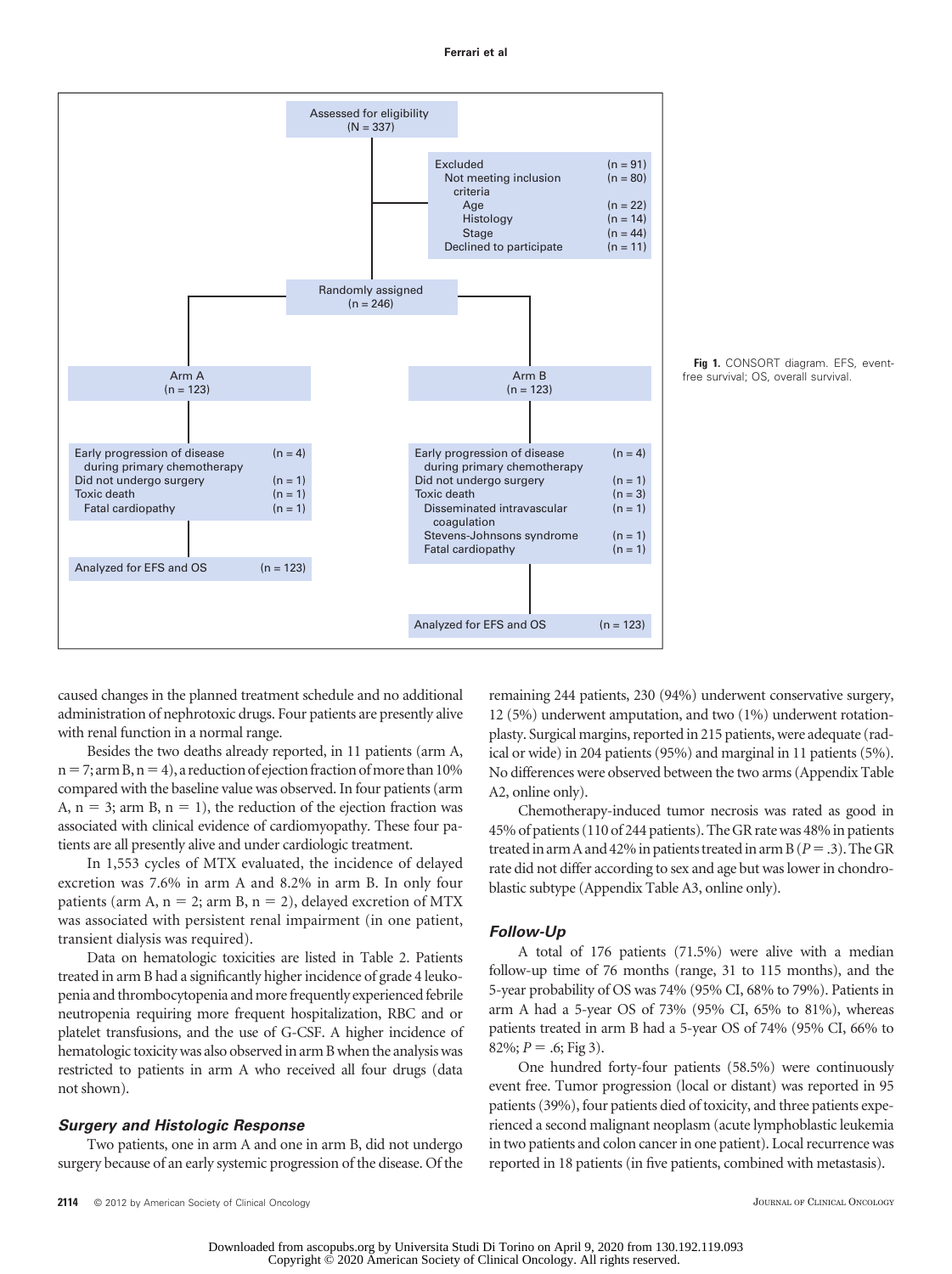

Fig 2. Protocol outline for arm A (A) preoperative chemotherapy and (B) postoperative chemotherapy, using methotrexate (M) 12 mg/m<sup>2</sup>, cisplatin (P) 120 mg/m<sup>2</sup>, doxorubicin (A, adriamycin) 75 mg/m<sup>2</sup>, and ifosfamide (I) 10 g/m<sup>2</sup>, and arm B (C) preoperative chemotherapy and (D) postoperative chemotherapy, using M 12 g/m<sup>2</sup>, P 120 mg/m<sup>2</sup>, A 70 mg/m<sup>2</sup>, and I 6 g/m<sup>2</sup>. GR, good histologic response; PR, poor histologic response.

The 5-year probability of EFS was 60% (95% CI, 53% to 66%). Patients in arm A had a 5-year EFS of 64% (95% CI, 56% to 73%), whereas patients treated in arm B had a 5-year EFS of 55% (95% CI, 46% to 64%;  $P = .2$ ; Fig 3).

EFS was lower when alkaline phosphatase and lactate dehydrogenase (LDH) were elevated, whereas EFS did not differ according to sex, tumor site, and histologic subtype (Table 3). GR patients had a significantly better probability of EFS compared with PR patients (Table 4). Five-year EFS was 69% (95% CI, 60% to 78%) for GRs and 52% (95% CI, 44% to 61%) for PRs ( $log-rank P = .001$ ). Protocol compliance had no impact on EFS (Table 4). Multivariate analyses (via Cox regression) were performed. LDH (high LDH: relative risk, 1.9; 95% CI, 1.17 to 3.1;  $P = .009$ ) and histologic response (GR: relative risk, 0.6; 95% CI, 0.38 to 0.98;  $P = .04$ ) independently influenced EFS.

# **DISCUSSION**

In patients with high-grade osteosarcoma, chemotherapy was first used in the early 1970s.<sup>6</sup> Since then, several schemes of multiagent chemotherapy have been assessed, but at present, there is no agreement on a standard chemotherapy regimen.<sup>2</sup>

In our study, we compared two different chemotherapy regimens based on the four active drugs against osteosarcoma, and in particular, we focused on the role of IFO. The drug was used only in case of poor histologic response to the MTX-CDP-ADM regimen (arm A) or was added to MTX-CDP-ADM in all patients in the primary phase of chemotherapy (arm B).

The two regimens had a significantly different hematologic toxicity. Patients treated in arm B were more frequently hospitalized because of a higher incidence of neutropenic fever and need of transfusion support. More frequently, patients in arm B required the use of G-CSF. The fact that approximately 50% of patients treated in arm A did not receive IFO is an important factor but is not the only factor that might explain the different hematologic toxicity. It is important to highlight that, when comparison is made considering only patients in arm A who received IFO, hematologic toxicity still remains significantly higher in arm B. This fact clearly indicates the importance of the administration modality of the drugs and the direct relation between dose-intensity of treatment and hematologic toxicity, which, in our study, was not compensated by a higher use of G-CSF. Toxicity observed in arm B had a direct influence on protocol compliance, which was lower than the compliance reported for arm A.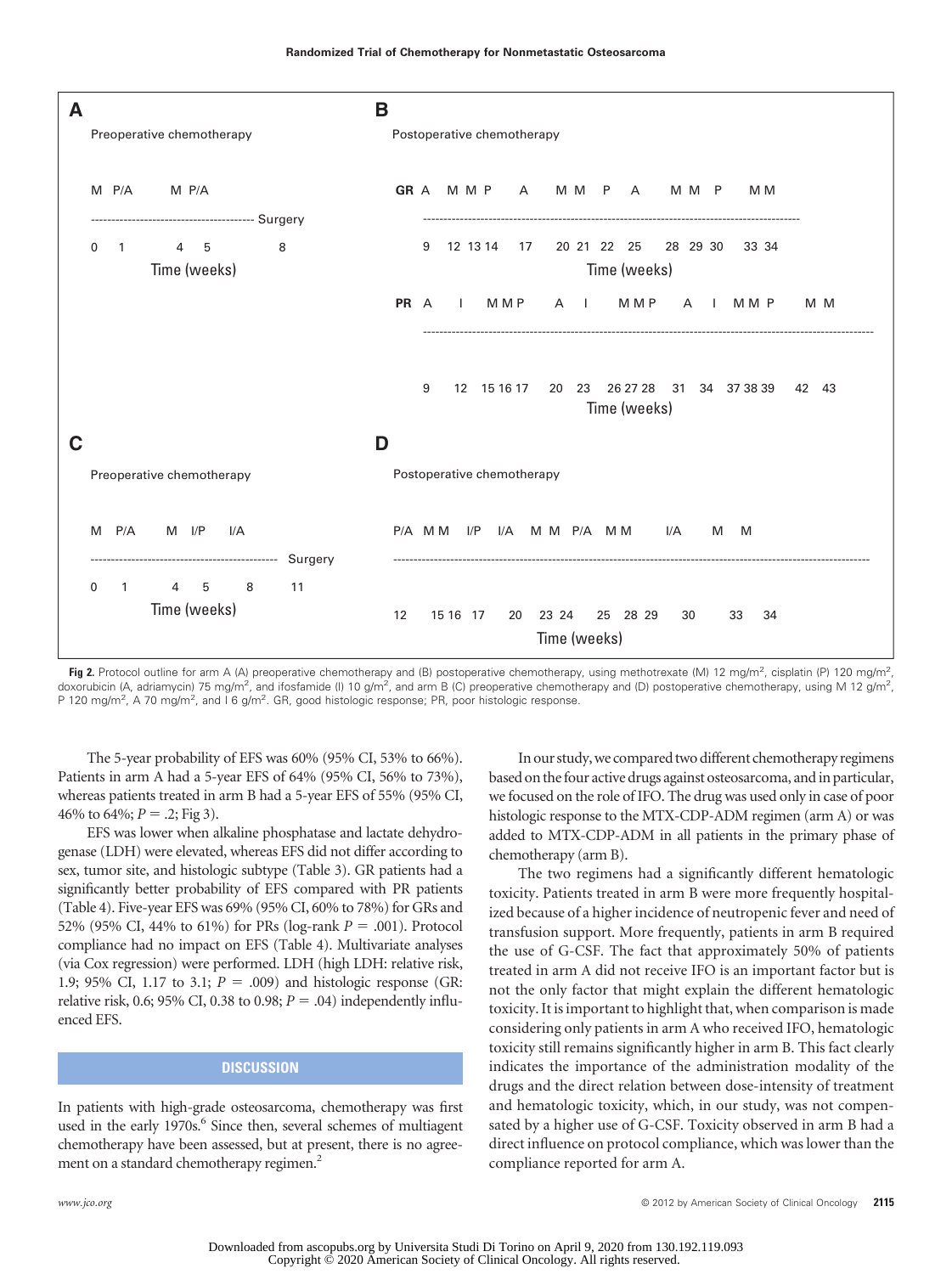| Demographic or Clinical                                                                     | All Patients                |                         |                                     | Patients in<br>Arm A     | Patients in<br>Arm B      |                          |                |
|---------------------------------------------------------------------------------------------|-----------------------------|-------------------------|-------------------------------------|--------------------------|---------------------------|--------------------------|----------------|
| Characteristic                                                                              | No.                         | $\%$                    | No.                                 | $\%$                     | No.                       | $\%$                     | $\overline{P}$ |
| Total patients                                                                              | 246                         |                         | 123                                 | 50                       | 123                       | 50                       |                |
| Age, years<br>Median<br>Range                                                               | 14                          | 4-39                    | 14                                  | 6-39                     | 14                        | $4 - 34$                 |                |
| Sex<br>Male<br>Female                                                                       | 146<br>100                  | 59<br>41                | 74<br>49                            | 60<br>40                 | 72<br>51                  | 59<br>41                 | .8             |
| Site<br>Femur<br>Tibia<br>Humerus<br>Other                                                  | 131<br>60<br>34<br>21       | 53<br>25<br>14<br>8     | 62<br>34<br>14<br>13                | 50<br>28<br>11<br>11     | 69<br>26<br>20<br>8       | 56<br>21<br>16<br>7      | .3             |
| $SAP (n = 209)$<br>Normal<br>High                                                           | 125<br>84                   | 60<br>40                | 65<br>39                            | 62.5<br>37.5             | 60<br>45                  | 57<br>43                 | .3             |
| $LDH (n = 198)$<br>Normal<br>High                                                           | 136<br>62                   | 69<br>31                | 72<br>28                            | 72<br>28                 | 64<br>34                  | 65<br>35                 | .2             |
| Histology<br>Osteoblastic<br>Chondroblastic<br>Fibroblastic<br>Telangiectatic<br><b>NOS</b> | 157<br>24<br>23<br>23<br>19 | 64<br>10<br>9<br>9<br>8 | 76<br>12<br>11<br>15<br>$\mathsf g$ | 62<br>10<br>9<br>12<br>8 | 81<br>12<br>12<br>8<br>10 | 66<br>10<br>10<br>6<br>8 | .5             |



not otherwise specified; SAP, serum alkaline phosphatase.

A better protocol compliance did not translate to better survival. This is in agreement with the European Osteosarcoma Intergroup and Cooperative Osteosarcoma Study Group experiences regarding the absence of impact on survival of the RD/I in patients with nonmetastatic osteosarcoma.<sup>7,8</sup>

A similar probability of survival was obtained in the two arms. On the basis of the results of the ISG/OS-1 study, arm A is presently the chemotherapy treatment recommended by the ISG for patients with nonmetastatic osteosarcoma of the extremity outside of clinical trials.

These data are in agreement with those reported in previous studies in which the four drugs had been used.<sup>3,9-12</sup> A slightly higher

**Fig 3.** Probability of (A) event-free survival and (B) overall survival by random assignment arm.

probability of survival was reported only in one of the four randomly assigned arms of the last INT-0133 study.<sup>13</sup> Patients treated with MTX-CDP-ADM plus IFO with the addition of the immunostimulating agent mifamurtide achieved a 6-year probability of survival of 81%. In accordance with previous publications, $14,15$  a good histologic response was predictive of survival in ISG/OS-1.

Our study provides additional information on pathologic response in osteosarcoma because of the possibility of comparing two

| Toxicity                 | Per Cycle                   |    |                             |    |         |                               |    |                               |     |         |
|--------------------------|-----------------------------|----|-----------------------------|----|---------|-------------------------------|----|-------------------------------|-----|---------|
|                          | Arm A<br>$(n = 865$ cycles) |    | Arm B<br>$(n = 823$ cycles) |    |         | Arm A<br>$(n = 123$ patients) |    | Arm B<br>$(n = 123$ patients) |     |         |
|                          | No.                         | %  | No.                         | %  | P       | No.                           | %  | No.                           | %   | P       |
| Grade 4 leukopenia       | 260                         | 30 | 568                         | 69 | < 0.001 | 79                            | 64 | 117                           | 95  | < 0.001 |
| Grade 4 thrombocytopenia | 112                         | 13 | 329                         | 40 | < 0.001 | 60                            | 49 | 103                           | 84  | < 0.001 |
| <b>RBC</b> transfusion   | 104                         | 12 | 280                         | 34 | < 0.001 | 43                            | 35 | 96                            | 78  | < 0.001 |
| PLT transfusion          | 52                          | 6  | 214                         | 26 | < 0.001 | 31                            | 25 | 79                            | 64  | < 0.001 |
| G-CSF                    | 554                         | 64 | 593                         | 72 | < 0.002 | 103                           | 84 | 123                           | 100 | < 0.001 |
| Neutropenic fever        | 138                         | 16 | 206                         | 25 | < 0.002 | 52                            | 42 | 87                            | 71  | < 0.001 |
| Hospitalization          | 61                          |    | 165                         | 20 | < .001  | 54                            | 44 | 93                            | 76  | < .001  |

Abbreviations: G-CSF, granulocyte colony-stimulating factor; PLT, platelet.

**2116** © 2012 by American Society of Clinical Oncology **JOURNAL OF CLINICAL ONCOLOGY** JOURNAL OF CLINICAL ONCOLOGY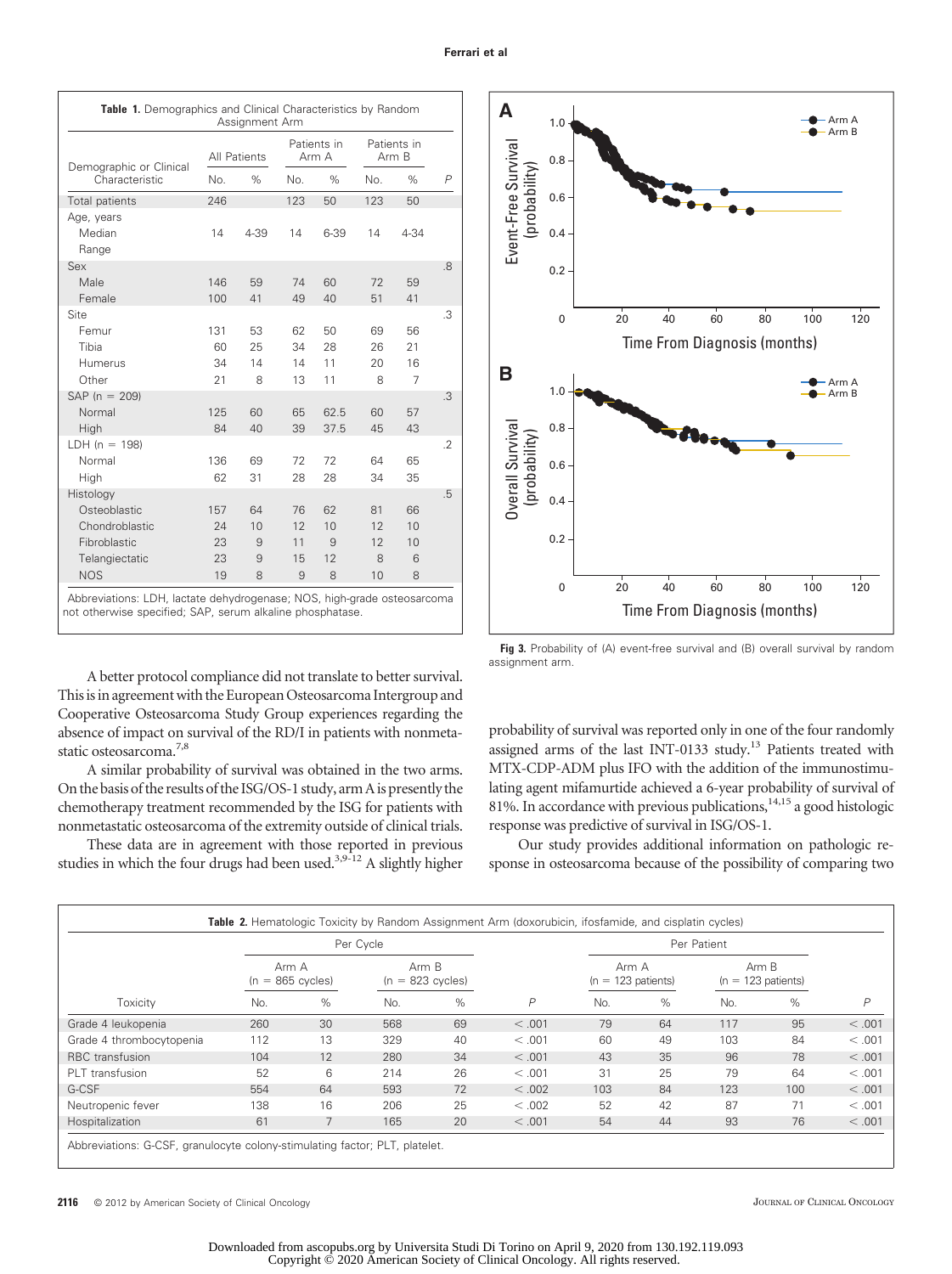|                | Table 3. Probability of Survival by Clinical Characteristics |                |            |            |               |            |                 |  |  |  |
|----------------|--------------------------------------------------------------|----------------|------------|------------|---------------|------------|-----------------|--|--|--|
|                |                                                              |                | <b>EFS</b> | OS         |               |            |                 |  |  |  |
| Characteristic | No. of Patients                                              | 5-Year EFS (%) | 95% CI (%) | Log-Rank P | 5-Year OS (%) | 95% CI (%) | Log-Rank $P$    |  |  |  |
| Sex            |                                                              |                |            |            |               |            |                 |  |  |  |
| Male           | 146                                                          | 68             | 59 to 78   | .15        | 71            | 63 to 79   | .16             |  |  |  |
| Female         | 100                                                          | 65             | 55 to 74   |            | 79            | 70 to 88   |                 |  |  |  |
| Age, years     |                                                              |                |            |            |               |            |                 |  |  |  |
| $3 - 10$       | 42                                                           | 78             | 66 to 91   | .07        | 82            | 70 to 94   | .3              |  |  |  |
| $11 - 17$      | 131                                                          | 58             | 50 to 67   |            | 76            | 69 to 84   |                 |  |  |  |
| >17            | 73                                                           | 54             | 42 to 66   |            | 65            | 51 to 78   |                 |  |  |  |
| SAP            | 209                                                          |                |            |            |               |            |                 |  |  |  |
| High           | 84                                                           | 54             | 43 to 65   | .02        | 66            | 57 to 77   | .06             |  |  |  |
| Normal         | 125                                                          | 68             | 59 to 76   |            | 80            | 73 to 88   |                 |  |  |  |
| LDH            | 198                                                          |                |            |            |               |            |                 |  |  |  |
| High           | 62                                                           | 50             | 37 to 63   | .02        | 70            | 58 to 81   | $\cdot$ 2       |  |  |  |
| Normal         | 136                                                          | 65             | 57 to 73   |            | 75            | 68 to 83   |                 |  |  |  |
| Histology      |                                                              |                |            |            |               |            |                 |  |  |  |
| Osteoblastic   | 157                                                          | 60             | 52 to 68   | .13        | 72            | 65 to 80   | $.2\phantom{0}$ |  |  |  |
| Chondroblastic | 24                                                           | 53             | 31 to 74   |            | 71            | 49 to 93   |                 |  |  |  |
| Fibroblastic   | 23                                                           | 71             | 51 to 90   |            | 89            | 75 to 100  |                 |  |  |  |
| Telangiectatic | 23                                                           | 78             | 61 to 95   |            | 86            | 72 to 100  |                 |  |  |  |
| <b>NOS</b>     | 19                                                           | 38             | 12 to 63   |            | 58            | 31 to 85   |                 |  |  |  |

Abbreviations: EFS, event-free survival; LDH, lactate dehydrogenase; NOS, high-grade osteosarcoma not otherwise specified; OS, overall survival; SAP, serum alkaline phosphatase.

different schemes of primary chemotherapy. No differences were observed between the two arms, and the addition of IFO to MTX-CDP-ADM did not influence the rate of GR. The two arms were well balanced in terms of factors influencing histologic response such as age and histologic subtypes.<sup>16,17</sup> The percentage of patients who underwent conservative surgery was 94%; the more intensive four-drug primary treatment did not allow a higher resection rate compared with theMTX-CDP-ADM regimen.These data do not support the use of IFO added to MTX-CDP-ADM in primary chemotherapy of nonmetastatic osteosarcoma of the extremity, at least with the dose and schedule used in our study.

A strategy based on an interval compression in patients with osteosarcoma has been assessed by the European Osteosarcoma Intergroup.<sup>18</sup> The authors reported that intensification of chemotherapy increased RD/I and resulted in an increased response rate, but this did not translate into a better survival compared with the standard chemotherapy arm. These results do not support an interval compression in osteosarcoma.

Results of the present study allow a better understanding of the role of IFO in patients with nonmetastatic high-grade osteosarcoma. Its use in the primary phase added to MTX-CDP-ADM is not recommended, and it is associated with greater hematologic toxicity.

Similar conclusions might be drawn from the results of the INT-0133 study.<sup>13</sup> In the Children's Cancer Group–Pediatric Oncology Group study, patients treated with MTX-CDP-ADM, without the addition of mifamurtide, had a better 6-year EFS (64%) compared

|                                |                 |                | <b>OS</b>  |            |               |            |            |
|--------------------------------|-----------------|----------------|------------|------------|---------------|------------|------------|
| Variable                       | No. of Patients | 5-Year EFS (%) | 95% CI (%) | Log-Rank P | 5-Year OS (%) | 95% CI (%) | Log-Rank P |
| RD/I                           | 223             |                |            |            |               |            |            |
| $< 80\%$                       | 110             | 65             | 54 to 75   | .3         | 77            | 67 to 86   | .6         |
| $\geq 80\%$                    | 113             | 58             | 47 to 68   |            | 76            | 66 to 85   |            |
| Tumor necrosis in all patients | 244             |                |            |            |               |            |            |
| GR                             | 110             | 69             | 60 to 78   | .001       | 82            | 75 to 90   | .01        |
| PR                             | 134             | 52             | 44 to 61   |            | 70            | 61 to 78   |            |
| Tumor necrosis in arm A        |                 |                |            |            |               |            |            |
| GR                             | 59              | 76             | 65 to 88   | .02        | 83            | 72 to 93   | .09        |
| PR                             | 63              | 56             | 43 to 69   |            | 70            | 57 to 82   |            |
| Tumor necrosis in arm B        |                 |                |            |            |               |            |            |
| GR                             | 51              | 65             | 52 to 78   | $\cdot$    | 81            | 70 to 93   | $\cdot$ 1  |
| PR                             | 71              | 51             | 39 to 64   |            | 69            | 58 to 81   |            |

Abbreviations: EFS, event-free survival; GR, good responder (tumor necrosis ≥ 90%); OS, overall survival; PR, poor responder (tumor necrosis < 90%); RD/I, received dose-intensity.